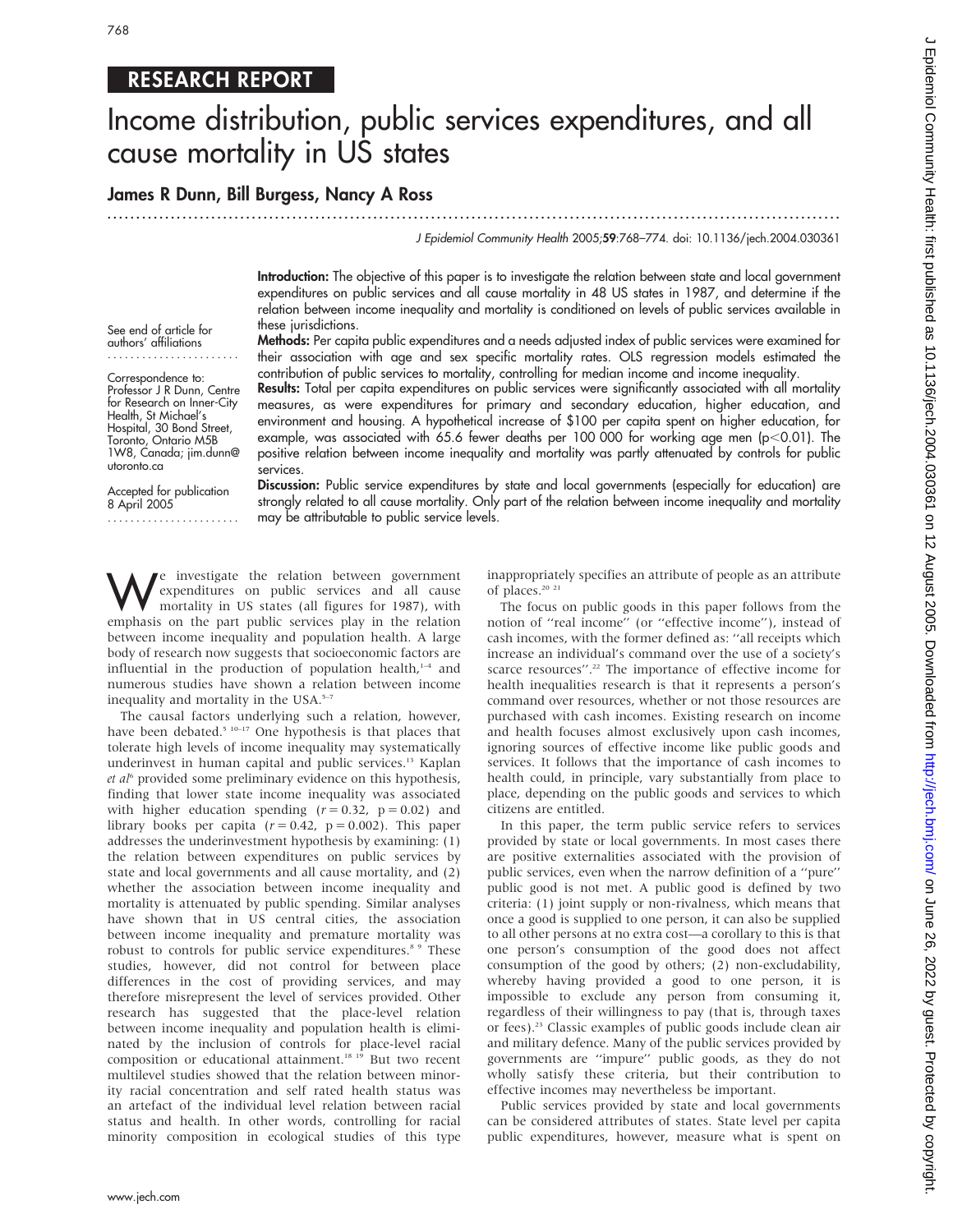| <b>Jurisdiction</b> | Workload variables and weights                                         |                                                                      |                                                                           | "Representative"<br>total expenditures<br>per capita (\$) | Actual total<br>expenditures<br>per capita (\$) | Index of variation in<br>services provided<br>$(USA = 100)$ |                                                                                       |
|---------------------|------------------------------------------------------------------------|----------------------------------------------------------------------|---------------------------------------------------------------------------|-----------------------------------------------------------|-------------------------------------------------|-------------------------------------------------------------|---------------------------------------------------------------------------------------|
|                     | (a)                                                                    | (b)                                                                  | (c)                                                                       | (d)                                                       | (e)                                             | (f)                                                         | (g)                                                                                   |
|                     | Elementary school<br>age share of<br>population (%)<br>(weight $0.6$ ) | Secondary school<br>age share of<br>population(%)<br>(weight $1.0$ ) | Children in poverty<br>share of population levels(%)<br>(%) (weight 0.25) | Index of wage                                             | (Estimates derived<br>from factors $(a) - (d)$  |                                                             | (Actual expenditures<br>(f) as a percentage of<br>representative<br>expenditures (e)) |
| USA average         | 11.99                                                                  | 5.85                                                                 | 5.67                                                                      | 100.0                                                     | 644.14                                          | 644.14                                                      | 100.0                                                                                 |
| Alabama             | 12.92                                                                  | 6.60                                                                 | 7.96                                                                      | 92.9                                                      | 695.24                                          | 420.92                                                      | 60.5                                                                                  |
| Minnesota           | 11.61                                                                  | 5.60                                                                 | 4.20                                                                      | 101.5                                                     | 637.43                                          | 750.67                                                      | 117.8                                                                                 |

services, not the level of services consumed by residents. We also examine, therefore, expenditures that are adjusted for state by state variation in the cost of providing services to better represent the average level of services consumed in that state. This study cannot address the individual variation in consumption of public services (few studies can) because people have a tendency to underestimate their preference for public goods.23 26 27 The practical implication of our focus on public goods is to widen the set of policy options to redress health inequalities. Such options may not be limited to redistribution of cash incomes, which some have argued are unjustified by available evidence, $28$  but may also include the provision of public goods. Indeed, public goods may have efficiency advantages because of their joint supply attribute.<sup>29</sup>

## METHODS

Data for 1987 state level public expenditures were drawn from a report by the Advisory Commission on Intergovernmental Relations (ACIR),<sup>24</sup> and the US census of government.<sup>29</sup> The ACIR also estimated the cost of providing the US average level of public services in each state. Inequality in 1987 household income was measured using the Gini coefficient, calculated by the USA Census Bureau,<sup>30</sup> using data from the current population survey (CPS). The Gini coefficient varies between zero and one, with zero representing complete equality and one representing complete inequality. We have scaled the Gini to vary between 0 and 100. Median household income in 1987 was taken from the CPS,<sup>25</sup> and adjusted for between state differences in the cost of living.<sup>31</sup> Finally, state level mortality rates, standardised to the 1970 US population, were acquired from the USA Department of Health and Human Services.<sup>32</sup> Average direct general expenditures by state and local governments in the USA in 1987 were \$2685 per capita, $24$  or about 10% of the median household income of \$25 986.25

In the following analyses, we first examine associations between state level per capita expenditures on public services (total expenditures and by subcategory) and all cause mortality for three population groups (all ages, and both working age men and women). Secondly, we examine associations between mortality and two measures of public services. In the final stage of the analysis, we use multiple regression to determine if the relation between income inequality and mortality is conditioned on measures of public services. For all regression models, all two way interaction terms were calculated and tested for their contribution to the base models. None of the interaction terms made a significant contribution ( $F$  statistic was non-significant) to any of the models.

The index of public services we use to estimate the level of services consumed adjusts for the service ''workload factors'' in each state and inter-state variation in wages. The ACIR estimates ''how much it would cost the governments in a

state to provide the national-average (representative) level of services'' by defining the state by state workload factors for each major expenditure area.<sup>24</sup> Because wages account for about half the cost of providing most public services, the estimates also take into account between state variation in wage rates, with the wage adjustment weighted differently for each expenditure subcategory, depending on the relative importance of wages<sup>24</sup> (see appendix). In other words, a state may have more than the average number of school age children per capita—a higher workload factor—but spend only the average per capita amount to provide education services. Other things being equal, children in that state will receive less than the average level of education services.

For example, average expenditures on primary and secondary education in the USA were \$644.14 per capita in 1987. These expenditures serviced the 11.99% of the US population who were of primary school age, the 5.85% who were of secondary school age and the 5.67% who were children living in poverty (see table 1). However, Alabama had more than the average number of residents of primary and secondary school age, and more children living in poverty. Given these education workload factors, the ''representative'' expenditures necessary for Alabama to provide the US average level of education services was \$695.24 per capita, higher than the US average, even after adjustment for below average wages in Alabama. In contrast, Minnesota had less than the average share of school aged children or children living in poverty, and wages slightly above the US average, resulting in representative expenditures slightly below the USA average.

A measure of the level of services in a given state relative to the USA average is provided by the ratio of actual expenditures (what was spent) to ''representative'' expenditures (what needed to be spent). The index of variation in this ratio (column (g) in table 1) shows that, other things being equal, the level of elementary and secondary education services provided to residents of Alabama was 60.5% of the US average while the level in Minnesota was 117.8% of the US average.

The ACIR's estimates incorporate the best known reasons for variations in the cost of providing services. They are likely to better reflect the level of public services available to the average resident than do crude per capita expenditures.

## RESULTS

Table 2 shows the correlations between key variables. Income inequality was significantly associated with higher mortality ( $r = -0.505$ , p $<0.001$ ) and lower median income  $(r = -0.501, p<0.001)$ . In general, greater income inequality was associated with lower state expenditures on public services. Median state income was not strongly correlated with mortality, although higher median income was associated with higher public expenditure levels.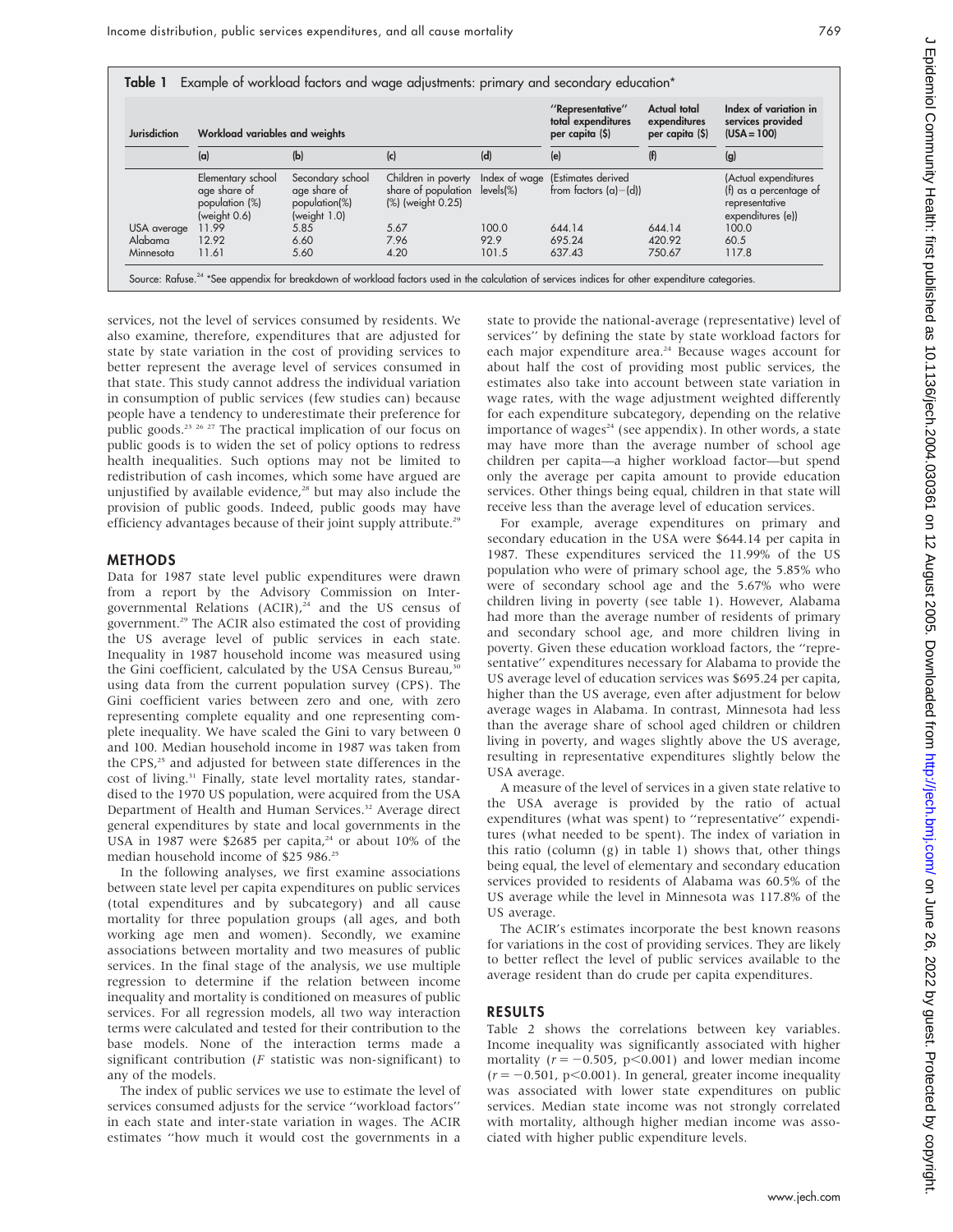|                                                                        | All age SMR | WAM (M)     | WAM (F)     | Median<br>income | Gini      | Total exp<br>per capita | <b>Services</b><br>index | Per capita<br>higher<br>education | Per capita<br>elementary and<br>secondary<br>education |
|------------------------------------------------------------------------|-------------|-------------|-------------|------------------|-----------|-------------------------|--------------------------|-----------------------------------|--------------------------------------------------------|
| All age mortality                                                      |             |             |             |                  |           |                         |                          |                                   |                                                        |
| Working age (25-<br>64) SMR (M)                                        | $0.920***$  |             |             |                  |           |                         |                          |                                   |                                                        |
| Working age (25-<br>64) SMR (F)                                        | $0.961***$  | $0.933***$  |             |                  |           |                         |                          |                                   |                                                        |
| Median state<br>income (\$000s)                                        | $-0.263$    | $-0.393**$  | $-0.244$    |                  |           |                         |                          |                                   |                                                        |
| Gini of state income 0.505***<br>inequality                            |             | $0.653***$  | $0.533***$  | $-0.501***$      |           |                         |                          |                                   |                                                        |
| Total expenditures -0.378**<br>per capita                              |             | $-0.400**$  | $-0.350*$   | $0.394**$        | $-0.198$  |                         |                          |                                   |                                                        |
| Index of public<br>services                                            | $-0.401**$  | $-0.448**$  | $-0.381**$  | $0.444**$        | $-0.337*$ | $0.946***$              |                          |                                   |                                                        |
| Higher education<br>expenditures per<br>capita                         | $-0.449***$ | $-0.482***$ | $-0.424***$ | 0.235            | $-0.358*$ | $0.358*$                | 0.224                    | $\mathbf{1}$                      |                                                        |
| Elementary and<br>secondary<br>education<br>expenditures per<br>capita | $-0.406**$  | $-0.469***$ | $-0.402**$  | $0.423**$        | $-0.230$  | $0.828***$              | $0.816***$               | $0.382**$                         |                                                        |

The upper left hand quadrant of table 3 shows Pearson correlation coefficients for the association between total and category specific per capita public expenditures (unadjusted) and each of three types of mortality rates. Figure 1 also shows the relation between higher per capita expenditures on public services and male working age mortality graphically (the circles representing each state are drawn proportionate to population size). Expenditures on primary and secondary education, higher education, highways, environment and housing, and general government administration were all significantly negatively associated with all age mortality and male working age mortality, while expenditures on both types of education as well as highways are significantly associated with female working age mortality as well. The bottom left hand quadrant of table 3 shows Pearson correlation coefficients for the index of public services and mortality rates. After adjustment for workload factors, education expenditures retained their significant association with all three mortality measures; associations between environment and housing and general government



Figure 1 Association between state level, per capita total expenditures on public services by state and local governments and working age (25– 64) male mortality.

expenditures and male working age mortality reached statistical significance; associations between highway services and mortality were no longer significant and police and corrections services became significantly negatively associated with all cause, all age mortality and male working age mortality.

The right side of table 3 shows regression coefficients (with just one predictor variable) for the relation between per capita expenditures and the three mortality measures. These suggest that the relation between public services and mortality rates is strong, particularly for men of working age. Each additional \$100 per capita in spending on higher education (the equivalent of \$162.85 in 2003<sup>33</sup> and 3.8% of average state spending in 1987), for example, translates into a hypothetical reduction of 65.6 deaths per 100 000 in the male working age population. In 2001 terms, this is equivalent to the elimination of all deaths from accidental injuries, homicides, and diabetes combined.<sup>34</sup> Table 4 summarises the differences in the relation between each expenditure category before and after adjustment for wages and workload factors, by showing which cells showed no relation (NR) or a negative  $(-ve)$  relation between public expenditures/services and the mortality measure. Embolded cells show where adjustment for input costs and workload factors changed the relation. The table suggests that the relation between mortality and expenditures on public welfare, highways, police and corrections, and environment and housing are sensitive to adjustment for wages and workload factors. In other words, per capita expenditure on public welfare, for example, is unassociated with male or female working age mortality, but after adjustment, greater spending relative to the US average is associated with lower working age mortality for both sexes. This implies that if spending on public welfare comes closer to meeting an estimate of need, it is more likely to be associated with lower mortality.

A number of other expenditure categories were significantly associated with mortality, but for some, adjustment for workload factors changed the result. Unadjusted expenditures on highways were negatively associated with mortality, but after adjustments (for vehicle miles travelled, miles of lanes/streets and roads not on federal land and labour costs), the relation disappeared. Public expenditures on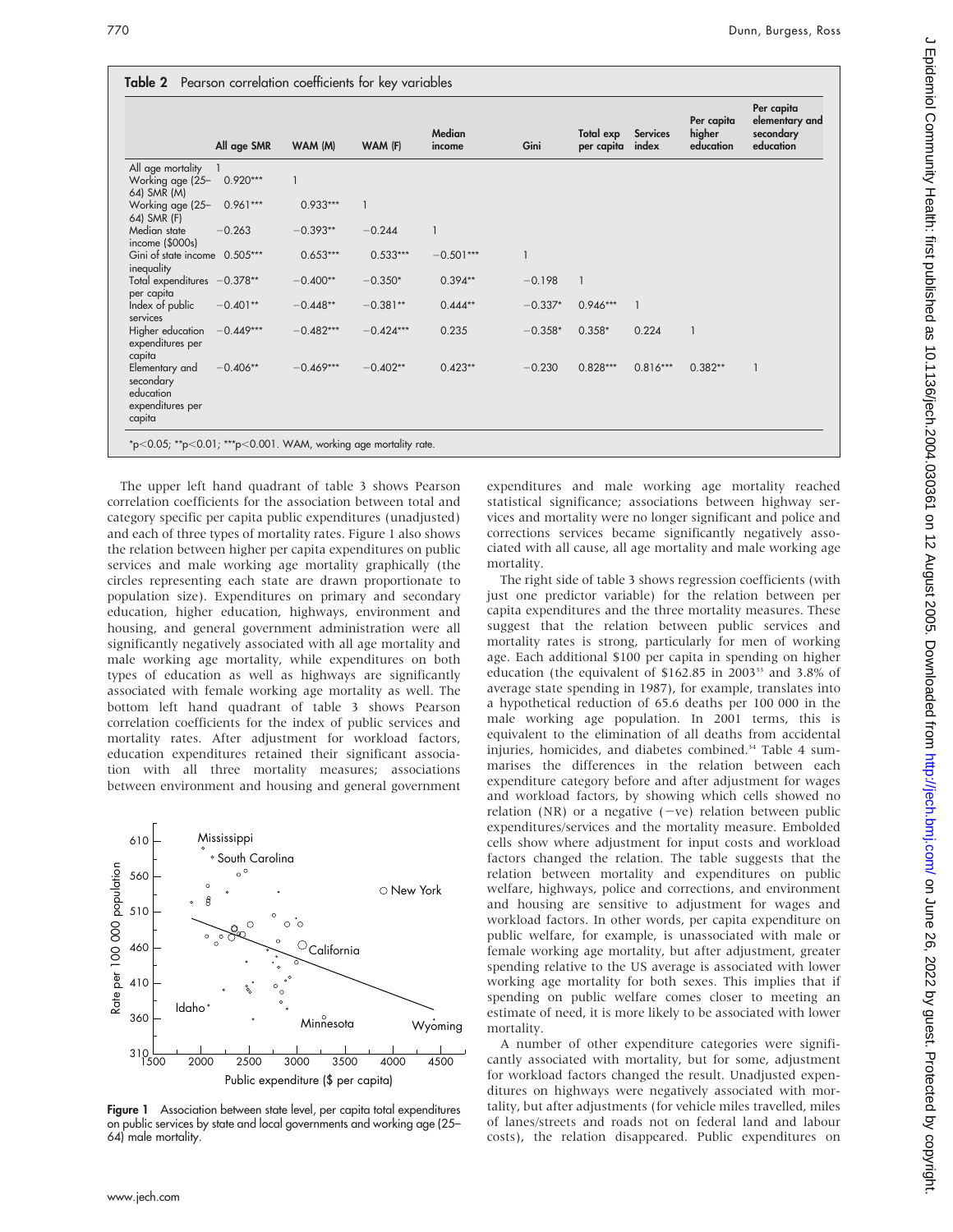|                                   | All age $(M/F)$<br>mortality | Working age<br>mortality (M)            | Working age<br>mortality (F) | All age (M/F)<br>mortality                                                                                     | Working age<br>mortality (M) | Working age<br>mortality (F) |
|-----------------------------------|------------------------------|-----------------------------------------|------------------------------|----------------------------------------------------------------------------------------------------------------|------------------------------|------------------------------|
|                                   |                              | <b>Pearson correlation coefficients</b> |                              | Regression coefficients (Adjusted $R^2$ )                                                                      |                              |                              |
|                                   |                              | Actual per capita expenditures (\$00)   |                              |                                                                                                                |                              |                              |
| Total                             | $-0.378**$                   | $-0.400**$                              | $-0.350**$                   | $-4.5$ * (0.125)                                                                                               | $-7.9**$ (0.142)             | $-3.0*$ (0.103)              |
| Primary and secondary education   | $-0.406**$                   | $-0.469**$                              | $-0.402**$                   | $-18.9**$ (0.147)                                                                                              | $-36.2**$ (0.203)            | $-13.7**$ (0.144)            |
| Higher education                  | $-0.449**$                   | $-0.482**$                              | $-0.424**$                   | $-36.8**$ (0.184)                                                                                              | $-65.6**$ (0.216)            | $-25.4**$ (0.179)            |
| Public welfare                    | $-0.163$                     | $-0.191$                                | $-0.174$                     | $-8.3$ (0.005)                                                                                                 | $-16.2$ (0.016)              | $-6.5(0.009)$                |
| Health and hospitals              | 0.14                         | 0.217                                   | 0.13                         | $9.2$ (-0.002)                                                                                                 | 23.8 (0.027)                 | $6.3$ (-0.004)               |
| <b>Highways</b>                   | $-0.451**$                   | $-0.505**$                              | $-0.488**$                   | $-29.9**$ (0.186)                                                                                              | $-55.6**$ (0.238)            | $-23.7**$ (0.222)            |
| Police and corrections            | 0.021                        | 0.064                                   | 0.151                        | $2.4 (-0.021)$                                                                                                 | $12.5(-0.018)$               | 13.0 (0.002)                 |
| Environment and housing           | $-0.325*$                    | $-0.326*$                               | $-0.269$                     | $-36.5*$ (0.086)                                                                                               | $-60.6*$ (0.087)             | $-22.1$ (0.052)              |
| Interest on general debt          | $-0.173$                     | $-0.21$                                 | $-0.138$                     | $-15.2$ (0.009)                                                                                                | $-30.5(0.023)$               | $-8.9$ ( $-0.002$ )          |
| General government administration | $-0.330*$                    | $-0.361*$                               | $-0.251$                     | $-53.2*$ (0.089)                                                                                               | $-96.7*$ (0.112)             | $-29.7(0.043)$               |
| All other                         | $-0.18$                      | $-0.159$                                | $-0.154$                     | $-10.5$ (0.012)                                                                                                | $-15.4(0.004)$               | $-6.6$ (0.024)               |
|                                   |                              |                                         |                              | Relative services (index of ratio of actual per capita expenditures to representative per capita expenditures) |                              |                              |
| Total                             | $-0.401**$                   | $-0.448**$                              | $-0.381**$                   | $-1.113**$ (0.143)                                                                                             | $-2.062**$ (0.183)           | $-0.774**$ (0.127)           |
| Primary and secondary education   | $-0.384**$                   | $-0.435**$                              | $-0.374**$                   | $-.999**$ (0.129)                                                                                              | $-1.876**$ (0.171)           | $-0.712**$ (0.121)           |
| Higher education                  | $-0.535**$                   | $-0.538**$                              | $-0.520**$                   | $-1.052**$ (0.271)                                                                                             | $-1.755**$ (0.274)           | $-0.749**$ (0.254)           |
| Public welfare                    | $-0.279$                     | $-0.357*$                               | $-0.300*$                    | $-0.313(0.058)$                                                                                                | $-0.663$ * (0.109)           | $-0.246*(0.071)$             |
| Health and hospitals              | $-0.084$                     | $-0.043$                                | $-0.113$                     | $-0.117(-0.015)$                                                                                               | $-0.100$ ( $-0.020$ )        | $-0.116(-0.009)$             |
| <b>Highways</b>                   | $-0.114$                     | $-0.192$                                | $-0.106$                     | $-0.276$ ( $-0.008$ )                                                                                          | $-0.772$ (0.037)             | $-0.188(-0.010)$             |
| Police and corrections            | $-0.329*$                    | $-0.321*$                               | $-0.236$                     | $-0.727*$ (0.089)                                                                                              | $-1.177$ * (0.084)           | $-0.381(0.035)$              |
| Environment and housing           | $-0.354*$                    | $-0.35*$                                | $-0.301*$                    | $-0.905$ * (0.107)                                                                                             | $-1.481*$ (0.103)            | $-0.562$ (0.071)             |
| Interest on general debt          | $-0.173$                     | $-0.21$                                 | $-0.138$                     | $-0.261(0.009)$                                                                                                | $-0.525(0.023)$              | $-0.138$ ( $-0.002$ )        |
| General government administration | $-0.372**$                   | $-0.398**$                              | $-0.297*$                    | $-0.881**$ (0.119)                                                                                             | $-1.567**$ (0.140)           | $-0.516*$ (0.069)            |
| All other                         | $-0.193$                     | $-0.169$                                | $-0.17$                      | $-0.350$ (0.016)                                                                                               | $-0.508$ (0.007)             | $-0.226$ (0.029)             |

police and corrections were negatively associated with total and male working age mortality, but only after adjustment for workload factors. Environment and housing expenditures were negatively associated with mortality in most instances, especially after adjustment for workload factors. This expenditure category includes natural resources, parks and recreation, housing and community development, sewerage and sanitation. Expenditures by state and local governments on health and hospitals were unrelated to mortality rates, even after adjustment for workload factors.

The final stage of the analysis examines whether the relation between income inequality and mortality is attenuated by public expenditures/services. The first two rows in each section of table 5 show regression coefficients for median income and the Gini coefficient each modelled alone. The third row shows that the relation between income inequality and mortality is robust to control for median income, consistent with previous studies.6 35 Moreover, the strength of relation between the Gini and mortality is large: a one point increase in the Gini translates into an additional 22.8 deaths per 100 000 for male working age mortality (in a

model with an  $R^2$  over 0.40). The introduction of selected measures of public expenditures and services attenuates the effect of income inequality a modest amount. After controlling for median income and the Gini, a \$100 increase in unadjusted total public expenditures per capita translates into roughly 3.9 fewer deaths per 100 000 population (all age, all cause mortality). Similarly, a one point rise in the index of public services is associated with a reduction of 0.8 deaths per 100 000. Finally, per capita expenditures on education (primary, secondary and higher education combined) are strongly associated with mortality. Each additional \$100 per capita expenditure on education (combined elementary, secondary and higher education) translates into 23.5 fewer deaths per 100 000 among working age men, even after controlling for median income and income inequality. In all cases, the relation between public expenditures and mortality are strongest for working age men.

## **DISCUSSION**

We found that the relation between income inequality and mortality was modestly attenuated by the addition of

|                                    | Male working age mortality        |                          | Female working age mortality      |                          |  |
|------------------------------------|-----------------------------------|--------------------------|-----------------------------------|--------------------------|--|
|                                    | <b>Unadjusted</b><br>expenditures | <b>Relative services</b> | <b>Unadjusted</b><br>expenditures | <b>Relative services</b> |  |
| Total expenditures/services        | $-ve$                             | $-ve$                    | $-ve$                             | $-ve$                    |  |
| Primary/secondary education        | $-ve$                             | $-ve$                    | $-ve$                             | $-ve$                    |  |
| Higher education                   | $-ve$                             | $-ve$                    | $-ve$                             | $-ve$                    |  |
| Public welfare                     | <b>NR</b>                         | $-ve$                    | <b>NR</b>                         | $-ve$                    |  |
| Health and hospitals               | N <sub>R</sub>                    | NR                       | NR                                | NR                       |  |
| Highways                           | $-ve$                             | <b>NR</b>                | $-ve$                             | <b>NR</b>                |  |
| Police and corrections             | <b>NR</b>                         | $-ve$                    | NR                                | NR                       |  |
| Environment and housing            | $-ve$                             | $-ve$                    | <b>NR</b>                         | $-ve$                    |  |
| Interest on debt                   | <b>NR</b>                         | <b>NR</b>                | NR                                | NR                       |  |
| General government admininstration | $-ve$                             | $-ve$                    | <b>NR</b>                         | $-ve$                    |  |
| All other                          | NR                                | <b>NR</b>                | NR                                | <b>NR</b>                |  |

\*All expenditure categories adjusted for wages and population, some categories also adjusted for specific workload factors. For details, see appendix. Embolded cells show that after adjustment, the correlation changed from no relation (NR) to a negative (-ve) or positive (+ve) relation, or vice versa.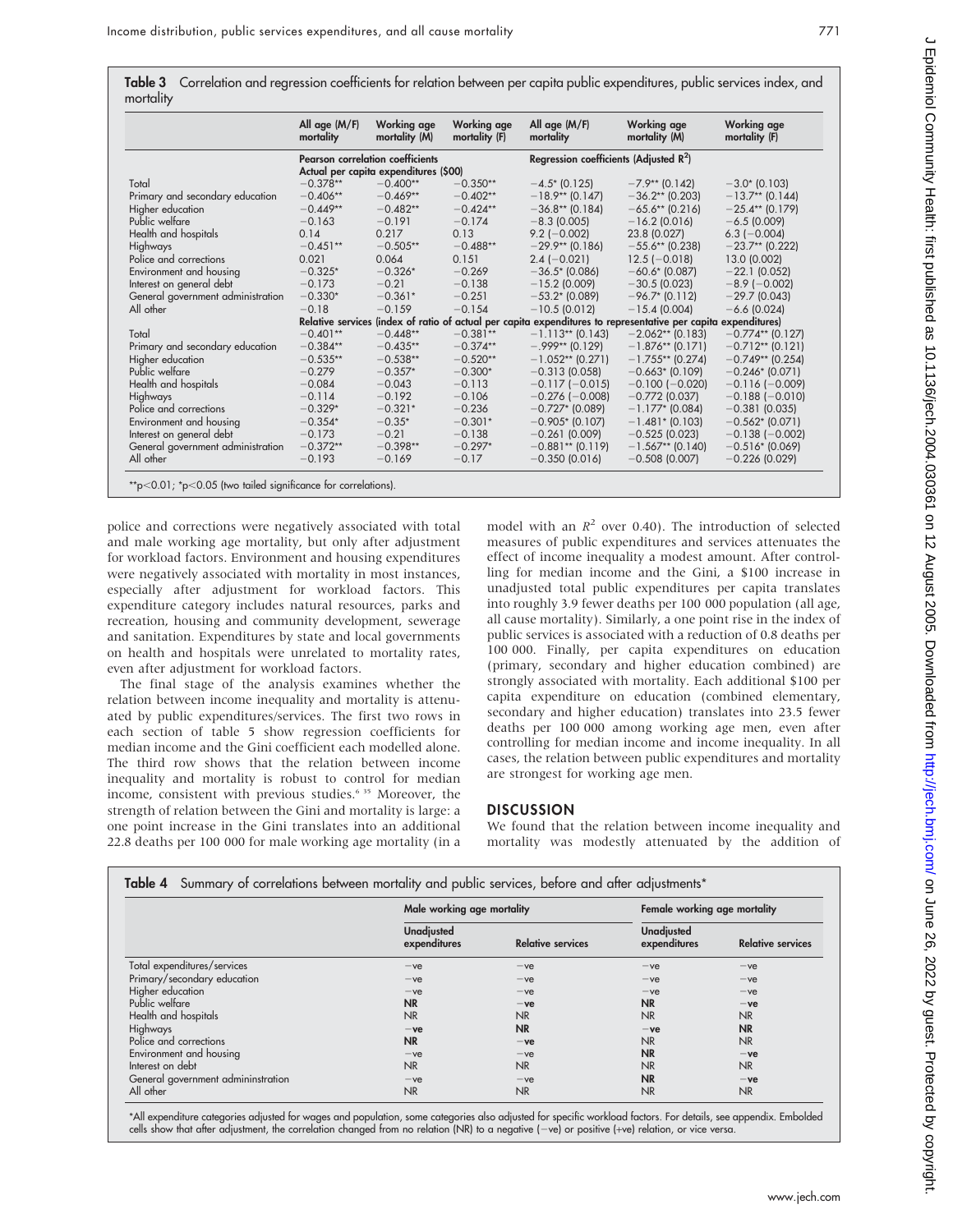Table 5 Multiple regression models: income inequality and selected public goods indicators as predictors of state level mortality

| Age group and model                               | Intercept   | Median<br>income<br>(5000s) | Gini        | Expenditure per<br>capita (\$ 00s)/public<br>services index | Adjusted $R^2$<br>(significance<br>of F statistic) |
|---------------------------------------------------|-------------|-----------------------------|-------------|-------------------------------------------------------------|----------------------------------------------------|
| All age all cause mortality                       |             |                             |             |                                                             |                                                    |
| Median income                                     | 854.913***  | $-5.187$                    |             |                                                             | 0.049                                              |
| Gini coefficient of income inequality             | 251.999*    |                             | 11.373***   |                                                             | $0.239***$                                         |
| Median income, Gini                               | 264.986     | $-0.263$                    | $11.222**$  |                                                             | $0.222**$                                          |
| Median income, Gini, total public expenditures    | 300.508     | 2.262                       | $11.220**$  | $-3.854*$                                                   | $0.299***$                                         |
| Median income, Gini, public services index        | 330.677     | 1.840                       | $10.230**$  | $-0.804*$                                                   | $0.275**$                                          |
| Median income, Gini, total education expenditures | 382.237*    | 2.504                       | $9.790**$   | $-14.409**$                                                 | $0.349***$                                         |
| Male, working age (25-64), all cause mortality    |             |                             |             |                                                             |                                                    |
| Median income                                     | 942.054***  | $-12.838**$                 |             |                                                             | $0.136*$                                           |
| Gini coefficient of income inequality             | $-395.989*$ |                             | $24.415***$ |                                                             | $0.415***$                                         |
| Median income, Gini                               | $-255.825$  | $-2.840$                    | 22.787***   |                                                             | $0.407***$                                         |
| Median income, Gini, total public expenditures    | $-203.289$  | 0.894                       | 22.783***   | $-5.700*$                                                   | $0.470***$                                         |
| Median income, Gini, public services index        | $-158.113$  | 0.289                       | $21.312***$ | $-1.196*$                                                   | $0.451***$                                         |
| Median income, Gini, total education expenditures | $-64.954$   | 1.665                       | 20.455***   | $-23.457**$                                                 | $0.533***$                                         |
| Female working age (25-64), all cause mortality   |             |                             |             |                                                             |                                                    |
| Median income                                     | 418.809***  | $-3.525$                    |             |                                                             | 0.039                                              |
| Gini coefficient of income inequality             | $-35.229$   |                             | $8.801***$  |                                                             | $0.269***$                                         |
| Median income, Gini                               | $-57.415$   | 0.450                       | $9.059***$  |                                                             | $0.254**$                                          |
| Median income, Gini, total public expenditures    | $-33.419$   | 2.155                       | $9.057***$  | $-2.603*$                                                   | $0.318***$                                         |
| Median income, Gini, public services index        | $-12.995$   | 1.872                       | 8.388**     | $-0.554$                                                    | $0.297***$                                         |
| Median income, Gini, total education expenditures | 25.417      | 2.405                       | $8.047**$   | $-10.179**$                                                 | $0.371***$                                         |

measures of public services to our models. In other words a portion of the relation between income inequality and mortality may be attributable to consumption rights embodied in public services provided by state and local governments. This implies that if, as some have argued,<sup>13-17</sup> income inequality is a marker for other factors with a more direct causal relation to mortality, the (under)provision of public goods and services is only a part of the putative bundle of factors that income inequality summarises.<sup>17</sup> One possible caveat to this interpretation, however, is that rather than being a causal factor in the model, public expenditures may act as a partial confounder in the relation between income inequality and mortality. In addition, it is also possible that the workload adjustments fail to accurately depict the relative need for services. For example, the relative weights assigned to each workload factor by the  $ACIR<sup>24</sup>$  may be inaccurate. The fact that expenditures on public services are significantly related to mortality underlines the need to develop the best possible measure of the average services consumed by residents of a jurisdiction.

With respect to our first objective, we found that the provision of public services by state and local governments was strongly related to state level all cause mortality rates, with especially strong associations with male working age (25–64) mortality. Public expenditures on education (both elementary/secondary and higher education) seem to have

## What this paper adds

This paper is the first to investigate whether the state level relation between income inequality and mortality in the USA is attenuated by measures of spending on public services provided by state and local governments. It has been previously hypothesised that unequal places are less healthy because they underinvest in human capital and public services, but we found that the associations of income inequality and public services with mortality are largely independent of one another. Moreover, the relation between expenditures on certain public services, like higher education, and mortality, is very strong.

the most profound impact on state mortality rates. This is consistent with the well established in previous research that for individuals, greater educational is a strong protective factor for health.<sup>36</sup> <sup>37</sup> The stronger association between higher education and mortality may be because higher education has its greatest effects on those young adults who are at greatest risk for premature mortality from accidents, suicides, and homicides, so to the extent that greater opportunities for a college education results from higher expenditures, this may reduce exposure to such risks. One important note, however, is that there may be state by state variation in the proportion of students educated in the public school system. If the tendency for students from affluent families opt out of the public school system (in favour of religious and/or private schools) differs systematically from state to state, this may create pressure to reduce taxes, reduce spending, but leave behind disproportionately high number of disadvantaged students and distort the relation between public spending on education.

As expected, greater expenditures on public welfare were associated with lower mortality rates, although only after adjustment for workload factors. Expenditures on police and corrections were also associated with lower male working age mortality, after adjustment for workload factors. Finally, expenditures on environment and housing were associated with lower female working age mortality, after adjustment. It is possible that young women benefit from expenditures on public housing because it provides an environment with fewer mortality risks than private rental housing (although public housing is clearly not without risks). The absence of any effect of expenditures on health and hospitals has at least

## Policy implications

Spending on public services that increase the ''effective income'', or command over resources people possess, especially public education and welfare, may be an effective measure for improving the health of populations. Such measures, however, may not be a substitute for actions to reduce income inequality.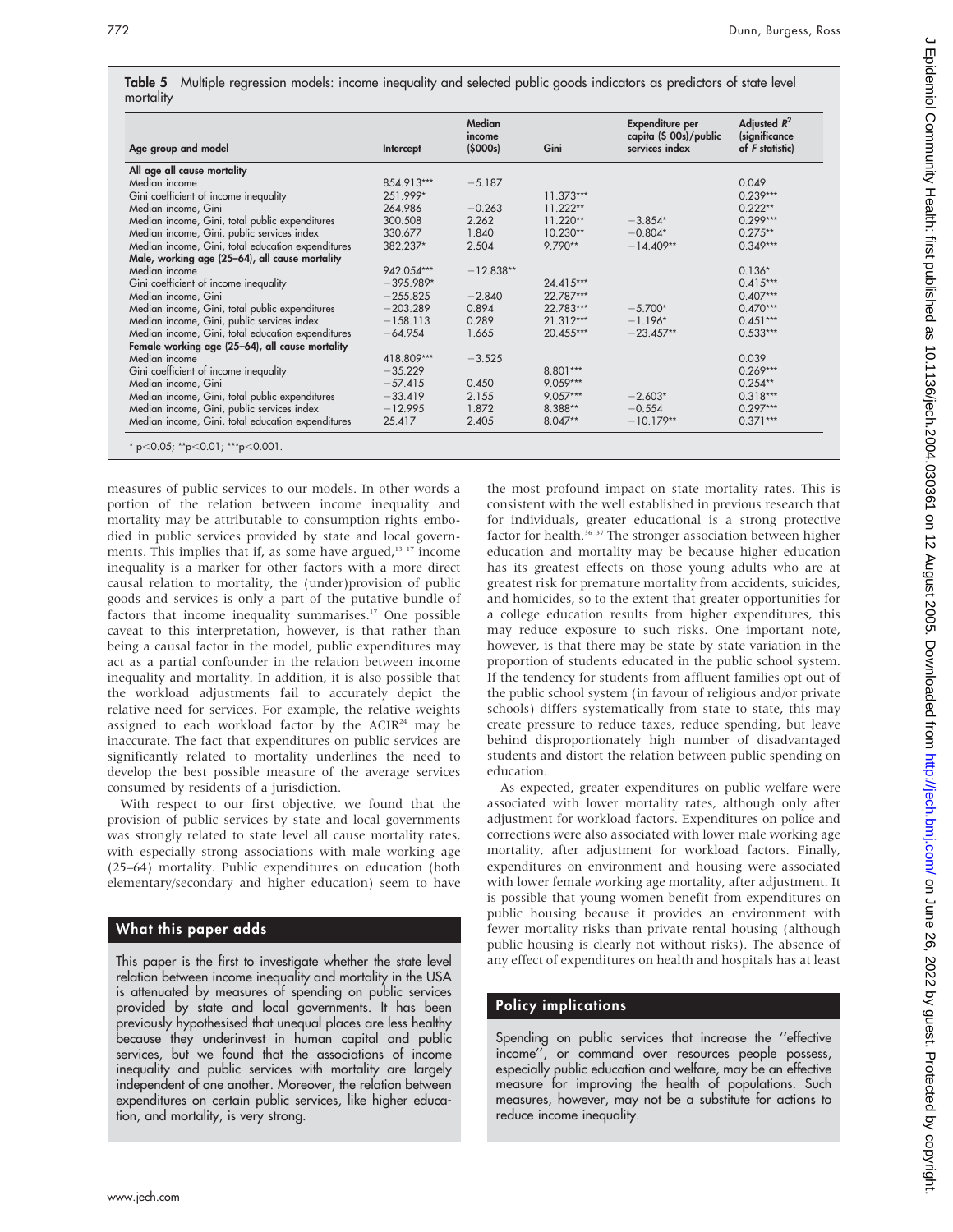two possible explanations, but the measure is not specific enough to distinguish them. On the one hand, it is consistent with international comparisons of health spending and life expectancy, which are weakly related,<sup>38</sup> and not inconsistent with estimates that about half of the gain in US life expectancy in the second half of the 20th century can be attributed to advances in modern medicine.<sup>39</sup> On the other hand, there is evidence that greater access to primary care (especially family physicians, but not most specialty care) is associated with better population health in the USA and elsewhere.<sup>40-44</sup> This raises the possibility that spending on health and hospitals by state and local governments is a poor indicator of access to medical care and does not capture the positive population health effects of access to primary care, especially access to family medicine practitioners.

There are some important limitations to our analysis. Firstly, in all cases, spending on public services, even with adjustment for workload factors, is only a good measure if expenditures on services that influence health and are distributed equitably. Moreover, we have treated individual expenditure categories as independent from one another. With a larger number of observations (for example, counties), you could investigate the optimal mix of service expenditures. This is important because most expenditure decisions are made within a near fixed budget, and it would be beneficial to know the health ''costs'' of certain spending trade offs. A second limitation of our analysis is that we have used essentially just one indicator of population health, mortality. Previous studies have shown that the relation between income inequality and health may be sensitive to the choice of health measure.<sup>741</sup>

Our findings suggest that public investments in services related to education, environment and housing, police and corrections, and public welfare may be beneficial to population health, so long as they are adequate to meet the needs of the local population and overcome unique aspects of the service delivery environment that may raise the costs of providing services (like wages). Moreover, the relation between public goods expenditures and mortality seems to be partly independent of the effects of income inequality. These findings underscore the argument that an exclusive focus on the relation between cash incomes and health is insufficient, and that a more complete approach embraces the notion of effective income as a health determinant, one component of which is command over resources people have as a result of the provision of public goods. It follows that the policy options to address the possible effect of income inequality on health are not limited to redistributing cash incomes using such instruments as transfer payments and tax credits, but also include public spending on policies and services that have the potential to increase people's command over resources, or effective income. From our analysis, the most promising sectors for public investment to improve health are higher education and primary and secondary education. So long as such expenditures are able to produce high levels of equitably distributed services (overcoming input cost and ''workload factors''), our findings suggest one would expect an impact on population health.

#### Authors' affiliations .....................

J R Dunn, Centre for Research on Inner-City Health, St Michael's

Hospital, Toronto, Canada and Department of Geography, University of **Toronto** 

B Burgess, Department of Geography, Kwantlen University College, Surrey, British Columbia, Canada

N A Ross, Department of Geography, McGill University, Montréal, Québec, Canada

Funding: this research was supported by a programme grant from the Canadian Population Health Initiative. JD and NR are supported in part by New Investigator awards from the Canadian Institutes of Health Research (CIHR), and JD was also supported by a Health Scholar award from the Alberta Heritage Foundation for Medical Research (AHFMR).

Conflicts of interest: none declared.

#### APPENDIX

The relative services index (or adjusted expenditures measure) was developed by the Advisory Commission on Intergovernmental  $Relations<sup>24</sup>$  to allow for between state differences in the cost of providing a level of services equal to the US average. Different adjustments, however, are applied to the various categories of expenditure. All expenditure categories were adjusted for population size and by the average wages of male workers aged 45 to 54 (controlling for educational attainment) and weighted by the estimated proportion of total costs that wages represent in the public service subcategory. In addition to adjustment for population and wages, for several categories, the commission derived ''workload'' factors—additional factors that contribute to between state differences in the cost of providing the US average of public service—by reviewing the literature and consulting with public finance experts in each area. For primary and secondary education the workload factors were: proportion of the population of elementary school aged (weight 0.6), and secondary school aged (weight 1.0) (children in private school deducted from these numbers), and the proportion of children under 18 living in households below the poverty line (weight 0.25). For higher education, workload factors were the weighted sum of population of different age groups, weighted by their educational participation rate. For public welfare, the lone workload factor was the proportion of the population living in households below the poverty line. For health and hospitals the factors were the equally weighted sum of population age 16–64, population with disabilities and proportion of the population living in households below 150% of the poverty line. For highway expenditures the factors were the weighted sum of vehicle miles travelled and lane/streets and roads not on federal land. For police and corrections the factors were the equally weighted sum of proportion of the population aged 18–24 and the murder rate. For further details, see Rafuse.<sup>24</sup>

#### **REFERENCES**

- 1 Evans RG, Barer ML, Marmor TR. Why are some people healthy and others not? New York: Guilford, 1994.
- 2 Syme SL. Social and economic disparities in health: thoughts about intervention. Milbank Q 1998;76:493–505.
- 3 Hertzman C, Siddiqi A. Health and rapid economic change in the late twentieth century. *Soc Sci Med* 2000;**51**:809–19.<br>4 **Horton R**. What the UK government is (not) doing about health inequalities.
- Lancet 2002;360:186.
- 5 Kawachi I, Kennedy BP, Lochner K. Social capital, income inequality and mortality. Am J Public Health 1997;87:1491–8.
- 6 Kaplan GA, Pamuk E, Lynch JW, et al. Income inequality and mortality in the United States: analysis of mortality and potential pathways. BMJ 1996;312:999–1003.
- 7 Lynch JW, Davey Smith G, Harper S, et al. Is income inequality a determinant of population health? Part 1: a systematic review. Milbank Q 2004;82:5–99.
- 8 Ronzio C, Pamuk E, Squires GD. The politics of preventable deaths: local spending, income inequality, and premature mortality in US central cities. J Epidemiol Community Health 2004;58:175–9.
- 9 Ronzio C. Urban premature mortality in the US between 1980 and 1990. Changing roles of income inequality and public spending. *J Public Health*<br>*Policy* 2003;**24**:386–400.
- 10 **Muntaner C**, Lynch JW, Hillemeier M, et al. Economic inequality, workingclass power, social capital, and cause-specific mortality in wealthy countries. Int J Health Serv 2002;32:629-56.
- 11 Lynch JW. Income inequality and health: expanding the debate. Soc Sci Med 2000;51:1001–5.
- 12 Lynch JW, Davey Smith G, Kaplan GA, et al. Income inequality and mortality: importance to health of individual income, psychosocial environment, or material conditions. BMJ 2000;320:1200–4.
- 13 Lynch JW, Kaplan GA. Understanding how inequality in the distribution of income affects health. J Health Psychol 1997;2:297–314.
- 14 Marmot MG. The influence of income on health: views of an epidemiologist. Health Affairs 2002;21:31–46.